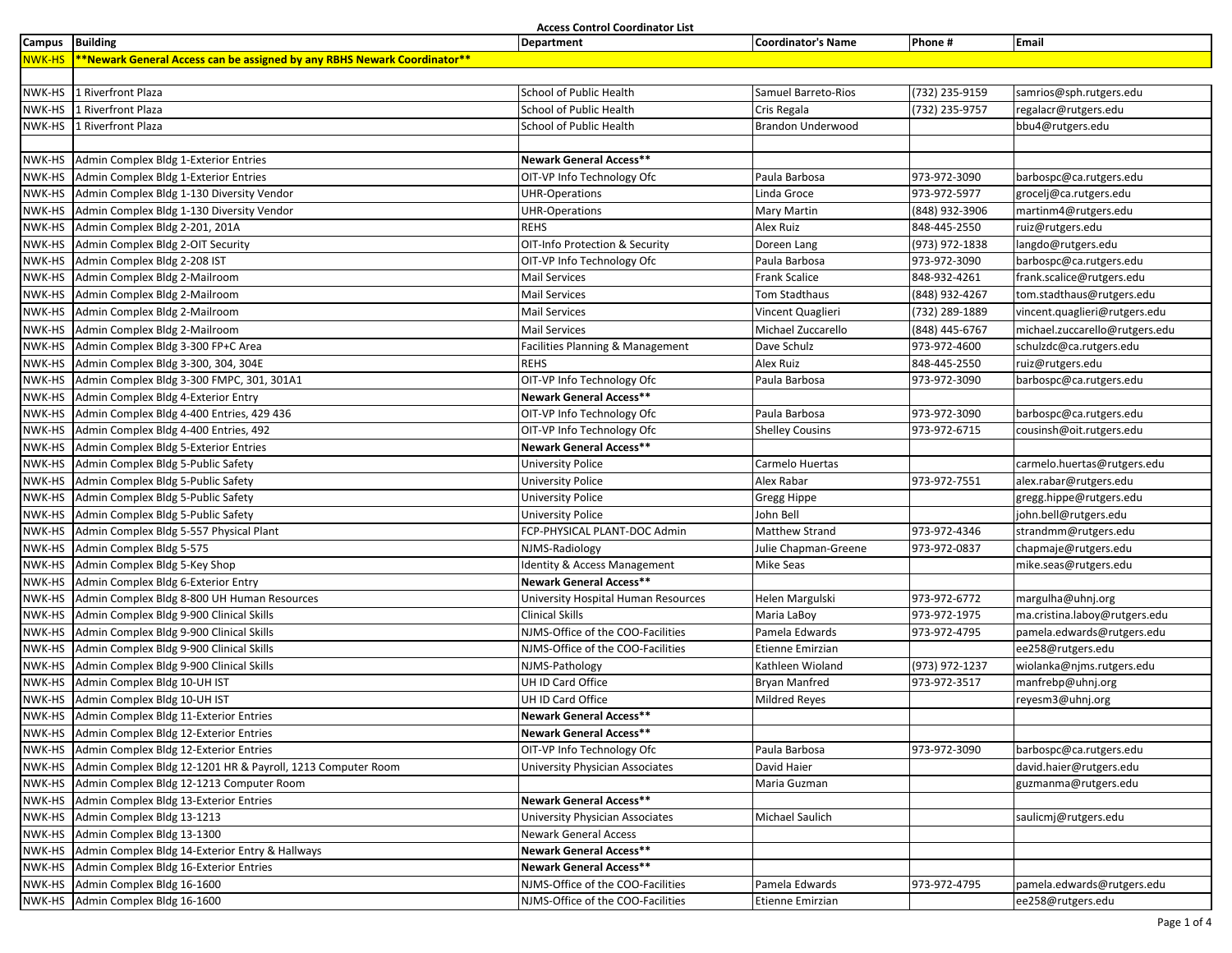| <b>Access Control Coordinator List</b> |                                                                  |                                   |                           |                |                               |  |
|----------------------------------------|------------------------------------------------------------------|-----------------------------------|---------------------------|----------------|-------------------------------|--|
| Campus Building                        |                                                                  | <b>Department</b>                 | <b>Coordinator's Name</b> | Phone #        | <b>Email</b>                  |  |
| NWK-HS                                 | Admin Complex Bldg 16-1600                                       | NJMS-Pathology                    | Kathleen Wioland          | (973) 972-1237 | wiolanka@njms.rutgers.edu     |  |
|                                        |                                                                  |                                   |                           |                |                               |  |
|                                        | NWK-HS Behavioral Health Building                                | <b>UBHC-Environment of Care</b>   | Andrew Coyne              | 732-235-3493   | coyne@ubhc.rutgers.edu        |  |
| NWK-HS                                 | Behavioral Health Building                                       | <b>UBHC-Environment of Care</b>   | <b>Myrtis Brown</b>       | 732-235-7586   | myrtis.r.brown@rutgers.edu    |  |
|                                        |                                                                  |                                   |                           |                |                               |  |
| NWK-HS                                 | Cancer Center-General Access, B-Level Link, C-Level Link         | NJMS-Office of the COO-Facilities | Pamela Edwards            | 973-972-4795   | pamela.edwards@rutgers.edu    |  |
| NWK-HS                                 | Cancer Center-General Access, B-Level Link, C-Level Link         | NJMS-Office of the COO-Facilities | Etienne Emirzian          |                | ee258@rutgers.edu             |  |
| NWK-HS                                 | Cancer Center-General Access, B-Level Link, C-Level Link         | NJMS-Pathology                    | Kathleen Wioland          | (973) 972-1237 | wiolanka@njms.rutgers.edu     |  |
| NWK-HS                                 | Cancer Center-General Access, B-Level Link, C-Level Link         | NJMS-Cancer Center                | Diane Wheeler             | 973-972-3558   | diane.wheeler@rutgers.edu     |  |
| NWK-HS                                 | Cancer Center-A1110, A1201, B1004, C1103, C1220, Vivarium        | NJMS-Office of the COO-Facilities | Pamela Edwards            | 973-972-4795   | pamela.edwards@rutgers.edu    |  |
| NWK-HS                                 | Cancer Center-A1110, A1201, B1004, C1103, C1220, Vivarium        | NJMS-Office of the COO-Facilities | Etienne Emirzian          |                | ee258@rutgers.edu             |  |
| NWK-HS                                 | Cancer Center-A1110, A1201, B1004, C1103, C1220, Vivarium        | NJMS-Pathology                    | Kathleen Wioland          | (973) 972-1237 | wiolanka@njms.rutgers.edu     |  |
| NWK-HS                                 | Cancer Center-I-Level Vivarium, J-Level Catwalk                  | Cancer Center                     | Diane Wheeler             | 973-972-3558   | diane.wheeler@rutgers.edu     |  |
| NWK-HS                                 | Cancer Center--General Access I-Level Vivarium, J-Level Catwalk  | Cancer Center                     | Yesenia Sanchez           |                | yesenia.sanchez@rutgers.edu   |  |
| NWK-HS                                 | Cancer Center-I 1148 Hall Door, I-Level Vivarium                 | <b>CMR</b>                        | Lisa Antonucci            | (732) 235-6895 | antonuli@ored.rutgers.edu     |  |
| NWK-HS                                 | Cancer Center-I-Level Vivarium                                   | RWJMS-Comparative Med Resource    | Joe Ruffin                | (732) 235-4062 | joseph.ruffin@rutgers.edu     |  |
| NWK-HS                                 | Cancer Center-I 1148                                             | Environmental Health & Safety     | Patrick McDermott         | 848-445-2550   | patrick.mcdermott@rutgers.edu |  |
| NWK-HS                                 | Cancer Center-Levels A-D, UH Areas                               | UH ID Card Office                 | <b>Bryan Manfred</b>      | 973-972-3517   | manfrebp@uhnj.org             |  |
| NWK-HS                                 | Cancer Center-Levels A-D, UH Areas                               | UH ID Card Office                 | <b>Mildred Reyes</b>      |                | reyesm3@uhnj.org              |  |
|                                        |                                                                  |                                   |                           |                |                               |  |
| NWK-HS                                 | <b>Dental School</b>                                             | RSDM-Facility Administration      | James McIntosh            |                | mcintosh@sdm.rutgers.edu      |  |
| NWK-HS                                 | Dental School                                                    | RSDM-Facility Administration      | Paloma Rodriguez          |                | pr350@sdm.rutgers.edu         |  |
| NWK-HS                                 | <b>Dental School</b>                                             | RSDM-Facility Administration      | David Polhemus            |                | polhemda@sdm.rutgers.edu      |  |
|                                        |                                                                  |                                   |                           |                |                               |  |
| NWK-HS                                 | Doctors Office Center-General and All Locations                  | NJMS-Office of the COO-Facilities | Pamela Edwards            | 973-972-4795   | pamela.edwards@rutgers.edu    |  |
| NWK-HS                                 | Doctors Office Center-General and All Locations                  | NJMS-Office of the COO-Facilities | Etienne Emirzian          |                | ee258@rutgers.edu             |  |
| NWK-HS                                 | Doctors Office Center-General and All Locations                  | NJMS-Pathology                    | Kathleen Wioland          | (973) 972-1237 | wiolanka@njms.rutgers.edu     |  |
| NWK-HS                                 | Doctors Office Center-6148 Opthamology                           | Opthamology                       | Kathryn Pokorny           | 973-972-2049   | pokornkl@rutgers.edu          |  |
| NWK-HS                                 | Doctors Office Center-6148 Opthamology                           | Opthamology                       | James Jackson             |                | james.jackson3@rutgers.edu    |  |
| NWK-HS                                 | Doctors Office Center-7600                                       | NJMS-Surgery                      | Deneen Blow               | 973-972-4435   | blowdk@rutgers.edu            |  |
| NWK-HS                                 | Doctors Office Center-7600                                       | NJMS-Surgery                      | Darlene Adams             | (973) 972-1535 | adamsdl@rutgers.edu           |  |
| NWK-HS                                 | Doctors Office Center-7600                                       | NJMS-Surgery                      | Julia Dominguez           | (973) 972-0725 | jld321@rutgers.edu            |  |
| NWK-HS                                 | Doctors Office Center-7600                                       | NJMS-Surgery                      | Donna Shore               |                | donna.shore@rutgers.edu       |  |
| NWK-HS                                 | Doctors Office Center-8th Floor & General Access                 | NJMS-Neurosurgery                 | Jennifer Rodriguez        |                | jennifer.alves@rutgers.edu    |  |
| NWK-HS                                 | Doctors Office Center-UH General Access, Same Day Surgery, 0441  | UH ID Card Office                 | <b>Bryan Manfred</b>      | 973-972-3517   | manfrebp@uhnj.org             |  |
| NWK-HS                                 | Doctors Office Center-UH General Access, Same Day Surgery, 0441  | UH ID Card Office                 | <b>Mildred Reyes</b>      |                | reyesm3@uhnj.org              |  |
|                                        |                                                                  |                                   |                           |                |                               |  |
|                                        | NWK-HS EMS Building-University Hospital                          | UH EMS                            | Keith McCabe              | 973-972-5192   | mccabeke@uhnj.org             |  |
|                                        |                                                                  |                                   |                           |                |                               |  |
|                                        | NWK-HS George Smith Library-Newark General Access, Lounge Access | Library                           | Yini Zhu                  | (973) 972-9551 | yini.zhu@rutgers.edu          |  |
|                                        | NWK-HS George Smith Library-Newark General Access, Lounge Access | Library                           | Corisa Mobley             | (973) 972-6528 | mobleyco@rutgers.edu          |  |
|                                        |                                                                  |                                   |                           |                |                               |  |
| NWK-HS                                 | International Center for Public Health-General Access            | NJMS-Office of the COO-Facilities | Pamela Edwards            | 973-972-4795   | pamela.edwards@rutgers.edu    |  |
| NWK-HS                                 | International Center for Public Health-General Access            | NJMS-Office of the COO-Facilities | Etienne Emirzian          |                | ee258@rutgers.edu             |  |
| NWK-HS                                 | International Center for Public Health-General Access            | NJMS-Pathology                    | Kathleen Wioland          | (973) 972-1237 | wiolanka@njms.rutgers.edu     |  |
| NWK-HS                                 | International Center for Public Health-General Access, RBL Labs  | IPO-Envir. Health & Safety        | <b>Brian Eggert</b>       | 848-445-3053   | brian.eggert@rutgers.edu      |  |
| NWK-HS                                 | International Center for Public Health-General Access, RBL Labs  | IPO-Envir. Health & Safety        | Alex Ruiz                 | 848-445-2550   | ruiz@rutgers.edu              |  |
| NWK-HS                                 | International Center for Public Health-General Access, RBL Labs  | IPO-Envir. Health & Safety        | <b>Blas Peixoto</b>       |                | peixotbp@njms.rutgers.edu     |  |
| NWK-HS                                 | International Center for Public Health-Global TB                 | NJMS-Medicine-Tuberculosis Center | <b>Glynis Sanders</b>     | (973) 972-9006 | sandergf@njms.rutgers.edu     |  |
|                                        |                                                                  |                                   |                           |                |                               |  |
|                                        |                                                                  |                                   |                           |                |                               |  |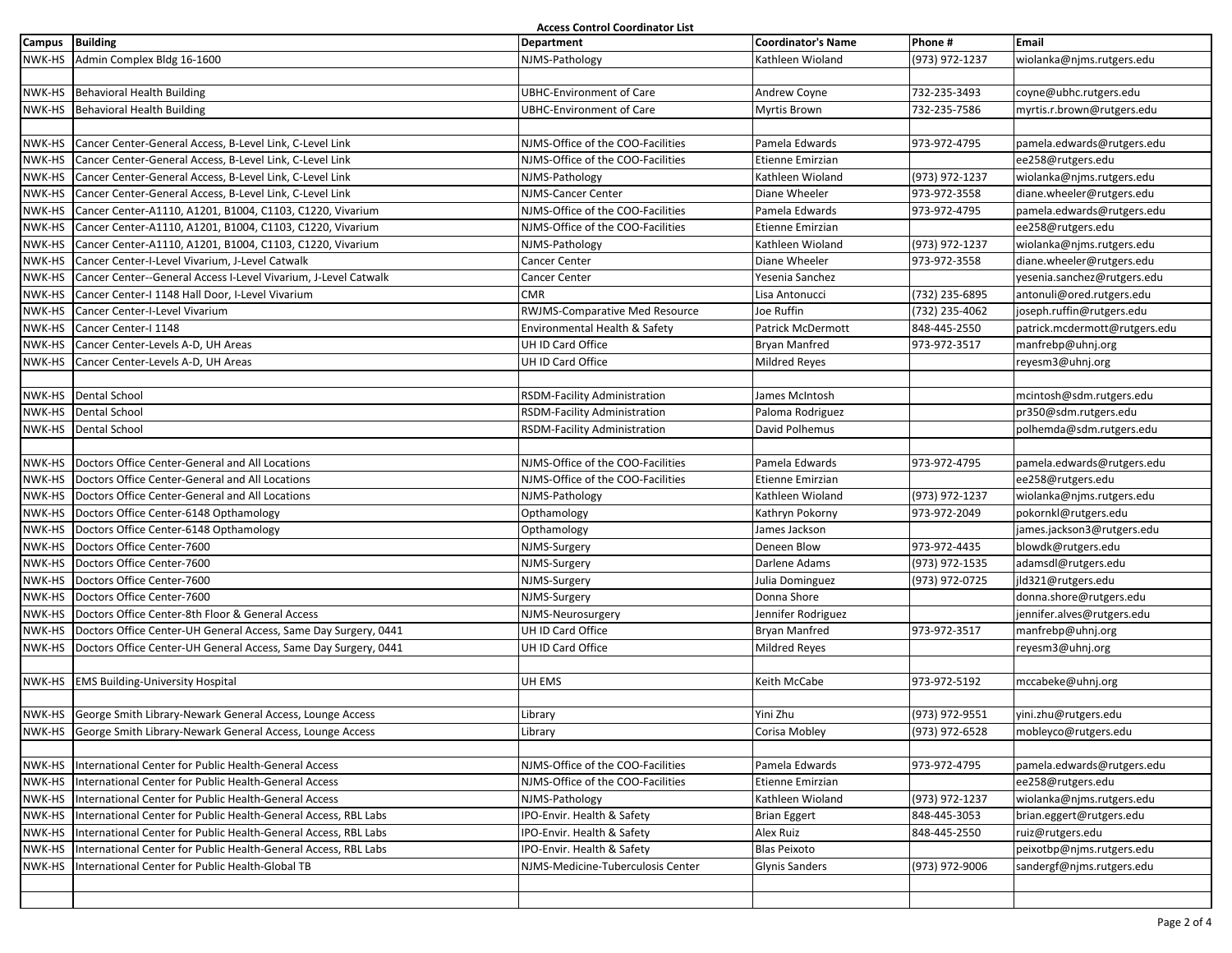| <b>Access Control Coordinator List</b> |                                                                                                                     |                                                                          |                                    |                |                                                       |
|----------------------------------------|---------------------------------------------------------------------------------------------------------------------|--------------------------------------------------------------------------|------------------------------------|----------------|-------------------------------------------------------|
| Campus Building                        |                                                                                                                     | <b>Department</b>                                                        | <b>Coordinator's Name</b>          | Phone #        | Email                                                 |
| NWK-HS                                 | Medical Science Building-General Access & All                                                                       | NJMS-Office of the COO-Facilities                                        | Pamela Edwards                     | 973-972-4795   | pamela.edwards@rutgers.edu                            |
| NWK-HS                                 | Medical Science Building-General Access & All                                                                       | NJMS-Office of the COO-Facilities                                        | Etienne Emirzian                   |                | ee258@rutgers.edu                                     |
| NWK-HS                                 | Medical Science Building-General Access & All                                                                       | NJMS-Pathology                                                           | Kathleen Wioland                   | (973) 972-1237 | wiolanka@njms.rutgers.edu                             |
| NWK-HS                                 | Medical Science Building-A685                                                                                       | <b>CMR</b>                                                               | Kay Long                           | (973) 972-4341 | kay.long@rutgers.edu                                  |
| NWK-HS                                 | Medical Science Building-A685                                                                                       | <b>CMR</b>                                                               | Jason Presutti                     | (973) 353-1500 | jasonp@rutgers.edu                                    |
| NWK-HS                                 | Medical Science Building-A9915-BSL3                                                                                 | IPO-Envir. Health & Safety                                               | Alex Ruiz                          | 848-445-2550   | ruiz@rutgers.edu                                      |
| NWK-HS                                 | Medical Science Building-A900 & A915-BSL3                                                                           | NJMS-Medicine-Infectious Diseases                                        | Riccardo Russo                     | 973-972-1916   | russori@njms.rutgers.edu                              |
|                                        | NWK-HS   Medical Science Building-A900 & A915-BSL3                                                                  | IPO-Envir. Health & Safety                                               | <b>Brian Eggert</b>                | 848-445-3053   | brian.eggert@rutgers.edu                              |
| NWK-HS                                 | Medical Science Building-B619                                                                                       | <b>GSBS-NWK Division</b>                                                 | Mayra Barreto                      | (973) 972-4511 | mayra.barreto@rutgers.edu                             |
| NWK-HS                                 | Medical Science Building-B619                                                                                       | <b>GSBS-NWK Division</b>                                                 | Nadine Rose                        | (973) 972-4511 | stevenna@gsbs.rutgers.edu                             |
| NWK-HS                                 | Medical Science Building-B619                                                                                       | <b>GSBS-NWK Division</b>                                                 | Leslie Lucy                        | (973) 972-4511 | lucyle@rutgers.edu                                    |
| NWK-HS                                 | Medical Science Building-E & F Level Restricted Access                                                              | UH ID Card Office                                                        | Bryan Manfred                      | 973-972-3517   | manfrebp@uhnj.org                                     |
|                                        | NWK-HS   Medical Science Building-E & F Level Restricted Access                                                     | UH ID Card Office                                                        | Mildred Reyes                      |                | reyesm3@uhnj.org                                      |
| NWK-HS                                 | Medical Science Building-E Level Anesthesiology                                                                     | NJMS-Anesthesiology                                                      | Zenaida Cadorette                  | (973) 972-5007 | zenaida.cadorette@rutgers.edu                         |
| NWK-HS                                 | Medical Science Building-E Level Anesthesiology                                                                     | NJMS-Anesthesiology                                                      | Natalie Colimon-Fitzgerald         |                | nc204@njms.rutgers.edu                                |
| NWK-HS                                 | Medical Science Building-F519 & F530 Infections Diseases                                                            | NJMS-Pathology                                                           | Sukhwinder Singh                   |                | singhs1@njms.rutgers.edu                              |
| NWK-HS                                 | Medical Science Building-G506, G518, G519, G525, G539                                                               | NJMS-Surgery                                                             | Deneen Blow                        | 973-972-4435   | blowdk@rutgers.edu                                    |
|                                        | NWK-HS   Medical Science Building-G506, G518, G525, G539                                                            | NJMS-Surgery                                                             | Darlene Adams                      | (973) 972-1535 | adamsdl@rutgers.edu                                   |
| NWK-HS                                 | Medical Science Building-G506, G518, G525, G539                                                                     | NJMS-Surgery                                                             | Donna Shore                        |                | donna.shore@rutgers.edu                               |
| NWK-HS                                 | Medical Science Building-G506, G518, G525, G539                                                                     | NJMS-Surgery                                                             | Julia Dominguez                    | (973) 972-0725 | jld321@rutgers.edu                                    |
| NWK-HS                                 | Medical Science Building-G605, G607, G608, G645, I520                                                               | NJMS-Cell Biology & Molecular Med                                        | Gloria Bailey                      |                | baileyga@rutgers.edu                                  |
| NWK-HS                                 | Medical Science Building-Vivarium                                                                                   | <b>CMR</b>                                                               | Lisa Antonucci                     | (732) 235-6895 | antonuli@ored.rutgers.edu                             |
| NWK-HS                                 | Medical Science Building-Vivarium                                                                                   | <b>CMR</b>                                                               | Joe Ruffin                         | (732) 235-4062 | joseph.ruffin@rutgers.edu                             |
|                                        |                                                                                                                     |                                                                          |                                    |                |                                                       |
| NWK-HS                                 | <b>Regulatory Bio Buildings</b>                                                                                     | IPO-Envir. Health & Safety                                               | Alex Ruiz                          | 848-445-2550   | ruiz@rutgers.edu                                      |
| NWK-HS                                 | <b>Regulatory Bio Buildings</b>                                                                                     | IPO-Envir. Health & Safety                                               | <b>Brian Eggert</b>                | 848-445-3053   | brian.eggert@rutgers.edu                              |
|                                        |                                                                                                                     |                                                                          |                                    |                |                                                       |
|                                        | NWK-HS University Housing-180 West Market Street                                                                    | Housing & Residence Life - Nwk                                           | Rosemary Padilla                   | 973-474-5100   | rpadilla@rutgers.edu                                  |
| NWK-HS                                 | University Housing-180 West Market Street                                                                           | Housing & Residence Life - Nwk                                           | George Matteo                      |                | george.matteo@rutgers.edu                             |
| NWK-HS                                 | University Housing-180 West Market Street                                                                           | Housing & Residence Life - Nwk                                           | Ayat Ibraheim                      |                | aei3@newark.rutgers.edu                               |
| NWK-HS                                 | University Housing-180 West Market Street                                                                           | Housing & Residence Life - Nwk                                           | Carlo Pavon                        | (973) 353-1037 | carlo.pavon@rutgers.edu                               |
| NWK-HS                                 | University Housing-180 West Market Street-Office 117                                                                | <b>GSBS-NWK Division</b>                                                 | Nadine Rose                        | (973) 972-4511 | stevenna@gsbs.rutgers.edu                             |
|                                        | NWK-HS University Housing-180 West Market Street-Office 117                                                         | <b>GSBS-NWK Division</b>                                                 | Mayra Barreto                      | (973) 972-4511 | mayra.barreto@rutgers.edu                             |
| NWK-HS                                 | University Housing-180 West Market Street-Office 117                                                                | <b>GSBS-NWK Division</b>                                                 | Leslie Lucy                        | (973) 972-4511 | lucyle@rutgers.edu                                    |
|                                        |                                                                                                                     |                                                                          |                                    |                |                                                       |
| NWK-HS                                 | <b>Stanley Bergen-General Access</b>                                                                                | All below Rutgers coordinators can approve Stanley Bergen General Access |                                    |                |                                                       |
| NWK-HS                                 | Stanley Bergen-School of Nursing Access                                                                             | School of Nursing                                                        | Shamina Allen                      | 973-972-7961   | sma264@rutgers.edu                                    |
| NWK-HS                                 | Stanley Bergen-School of Nursing Access                                                                             | <b>School of Nursing</b>                                                 | Chunxi He                          |                | chunxi.he@rutgers.edu                                 |
| NWK-HS                                 | NWK-HS Stanley Bergen-School of Nursing Access                                                                      | <b>School of Nursing</b>                                                 | Kofi Polley<br><b>William Noel</b> |                | kgp52@rutgers.edu                                     |
|                                        | Stanley Bergen-School of Nursing Access                                                                             | <b>School of Nursing</b>                                                 |                                    | (973) 353-3684 | wnoel@rutgers.edu                                     |
|                                        | NWK-HS Stanley Bergen-School of Nursing Access                                                                      | <b>School of Nursing</b>                                                 | Odalis Stahl                       |                | odalis.stahl@rutgers.edu                              |
|                                        | NWK-HS Stanley Bergen-School of Health Professionals Access                                                         | <b>SHRP</b>                                                              | Vernon Cabalfin                    | 973-972-8310   | vernon.cabalfin@shrp.rutgers.edu                      |
|                                        | NWK-HS Stanley Bergen-School of Health Professionals Access<br>Stanley Bergen-School of Health Professionals Access | <b>SHRP</b>                                                              | Sharon Canavesio                   | (908) 889-2400 | sharon.canavesio@rutgers.edu                          |
| NWK-HS                                 |                                                                                                                     | <b>SHRP</b>                                                              | Nikia Gowdy                        | (973) 972-0112 | nsimmons@shrp.rutgers.edu                             |
| NWK-HS                                 | Stanley Bergen-B27 Boiler Room<br>Stanely Bergen-GB01, GB02, GB205, Loading Door                                    | <b>IPO-Facilities Utilities</b>                                          | Gloria Tillery                     | 973-972-4507   | tillergl@ipo.rutgers.edu<br>james.campoli@rutgers.edu |
| NWK-HS                                 |                                                                                                                     | FCP-PHYSICAL PLANT-Admin                                                 | lim Campoli                        | 973-972-7770   |                                                       |
| NWK-HS                                 | Stanely Bergen-GB01, GB02, GB205, Loading Door                                                                      | FCP-PHYSICAL PLANT-Admin                                                 | Matthew Strand                     | (973) 972-5288 | strandmm@rutgers.edu                                  |
|                                        | NWK-HS Stanley Bergen-4th Floor EMS Access-University Hospital                                                      | EMS                                                                      | Keith McCabe                       | 973-972-5192   |                                                       |
|                                        | NWK-HS Stanley Bergen-511                                                                                           | <b>CS-Institutional Review Board (IRB)</b>                               | Malica Dock                        |                | mccabeke@uhnj.org<br>malica.dock@rutgers.edu          |
|                                        | NWK-HS Stanley Bergen-511                                                                                           | <b>CS-Institutional Review Board (IRB)</b>                               |                                    | 973-972-0898   | carlotta.rodriguez@rutgers.edu                        |
|                                        |                                                                                                                     |                                                                          | Carlotta Rodriguez                 |                |                                                       |